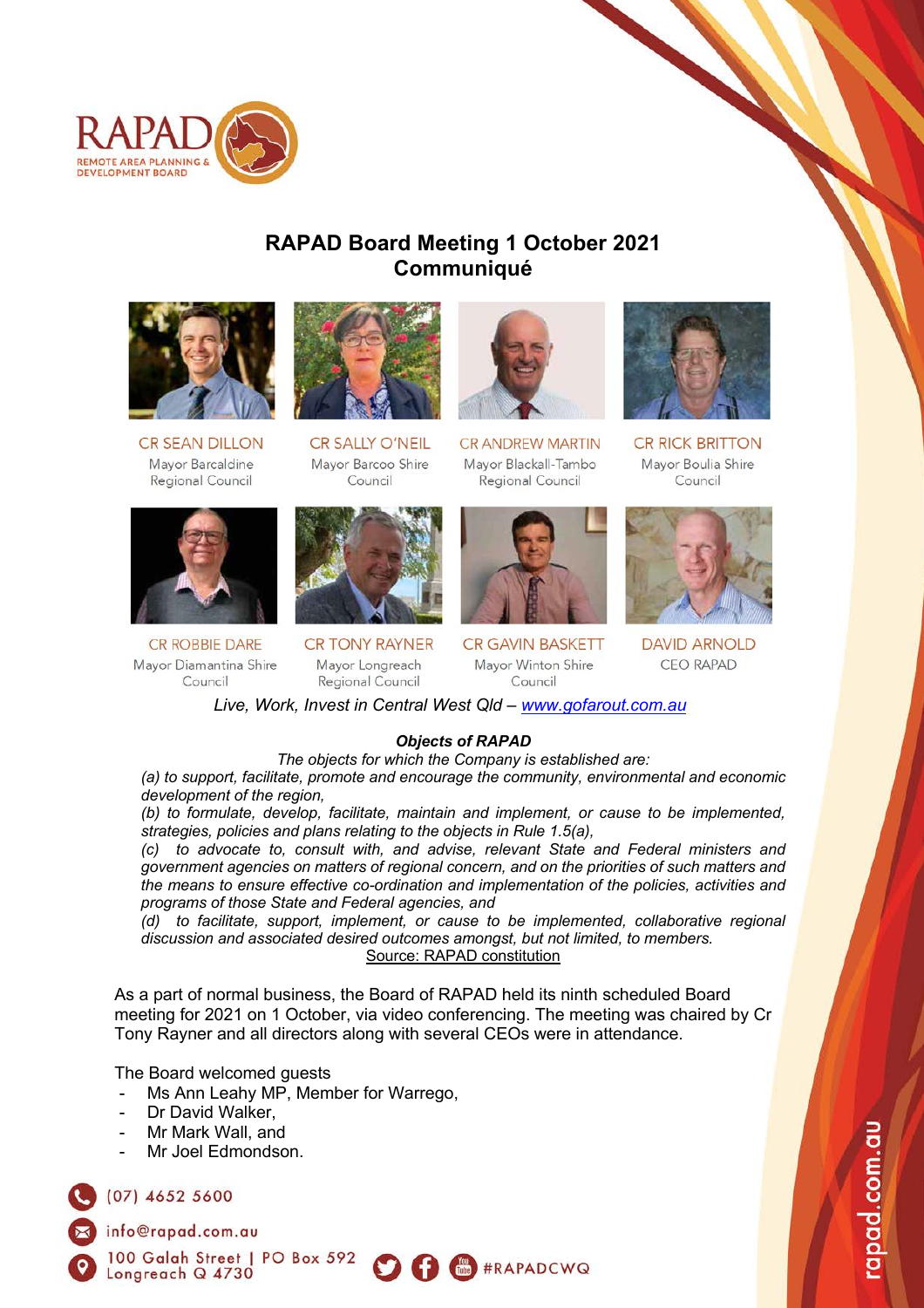#### **Meeting Matters:**

#### • *Dog bait procurement*

Further to the August Central West Regional Pest Management Group meeting councils were asked to consider a proposal regarding joint procurement of dog bait meat. Winton SC, Barcoo SC, Blackall-Tambo RC and Longreach RC advised they were still considering the proposal, and have engaged, or are due to engage with, their local stakeholders to discuss it further. Barcaldine RC, Boulia and Diamantina SCs indicated they won't progress the matter. The matter remains as an ongoing action awaiting those interested council's feedback.

### • *CWHHS*

Dr David Walker, Executive Director Medical Services, CWHHS presented to the Board on medical workforce planning and COVID vaccination progress. Dr Walker provided the most recent data on vaccination rates and thanked Mayors for the vaccine rollouts ongoing support in their communities and likewise Mayors offered their appreciation to Dr Walker and his team for their efforts. There was discussion about the assistance local government and Mayors could offer and the importance of supporting people who had concerns, to speak to a GP was recommended.

The other matter Dr Walker spoke to was the medical workforce planning he was commencing, asking the Mayors for preliminary feedback on several questions that he would pursue in more detail once the process had commenced. The Board reiterated the importance of high quality and equitable health care across the Central Western Qld region.

The CEO also updated the Board on the West Qld Alliance of Councils initiative to keep communities updated on COVID vaccination rates. Embedded on the RAPAD, SWQROC, NWQROC and WQAC websites is a series of vaccination rate graphics providing vaccination data across the western Qld LGAs. The data development was undertaken by Brisbane firm, GWI (www.gwi.com.au ), as a part of their social responsibility charter.



*Source:* 

*https://app.powerbi.com/view?r=eyJrIjoiYjRmZmFhMDMtYmE1ZC00OTY2LWIxNDUtZTE0ODBjZWUzZ TBmIiwidCI6ImQ2NWY5ZDFiLWY4NGMtNGMxYi05YzliLTkyY2U4NTBjNzFkMiJ9*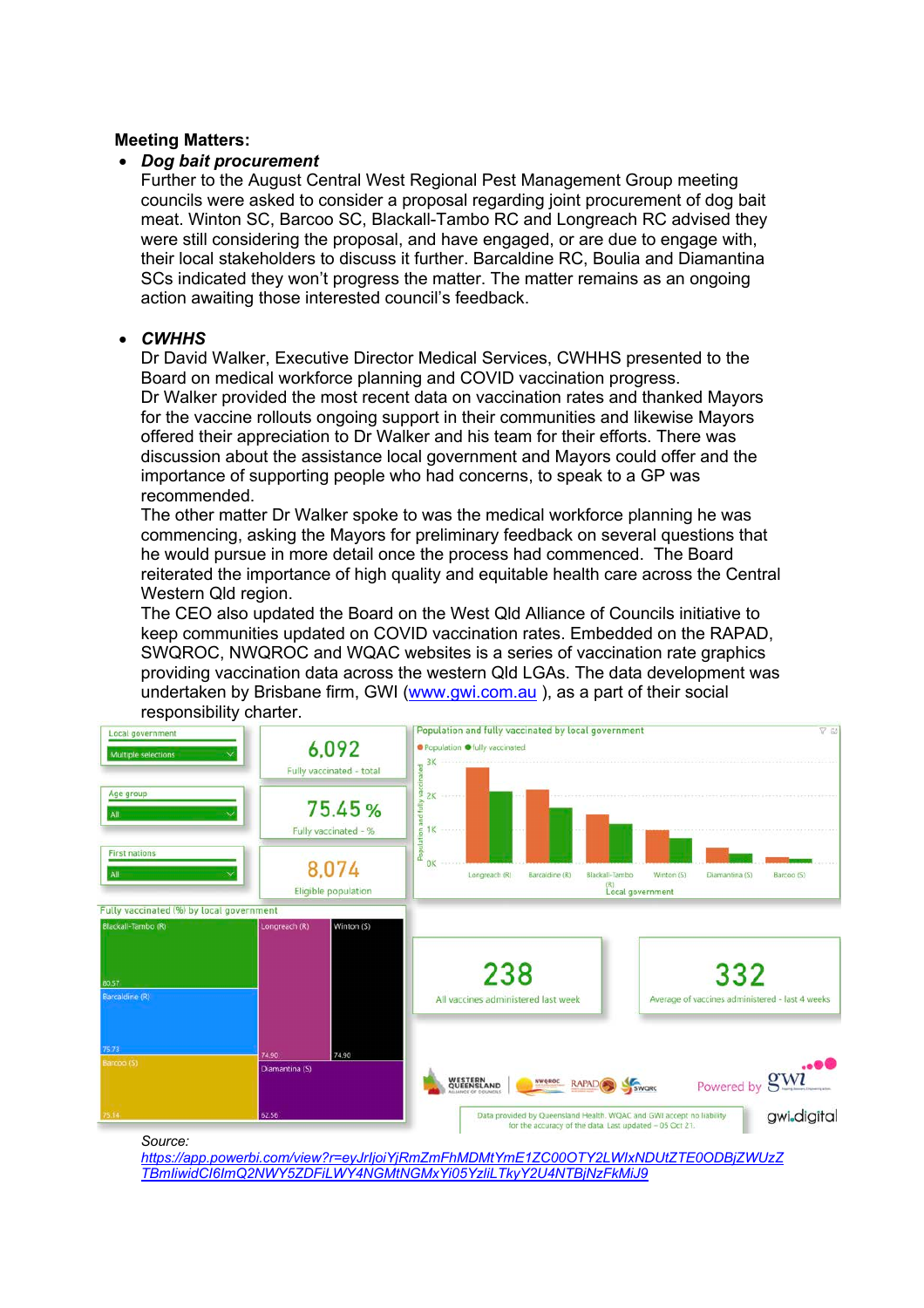## • *Housing*

The CEO tabled the final housing research paper prepared by Regional Australia Institute (RAI) and advising the housing forum planned for October 6 would now need to be held virtually due to COVID issues.

Amongst many findings, the report found that there is an estimated need for 180 new dwellings in the CWQ / RAPAD region and 1490 across the western region. Many demand and supply side factors have negative impacts on the regions housing availability and it will be the aim of the October 6 forum, to start



the process of implementing actions to help solve the housing issues. The final paper is available at https://wgac.com.au/housing-study and more information on the RAI can be found at www.regionalaustralia.org.au . The CEO also tabled recent correspondence the West Qld Alliance of Councils

of Western Queensland

submitted to the federal government's housing inquiry. Mark Wall, General Manager, Strategy, Policy and Programs, Housing and Homelessness Services, Department of Communities, Housing and Digital Economy addressed the meeting and provided an update on State Government initiatives particular to the RAPAD region and specifically he put forward an action planning

process seeking councils intertest which was well received. Mark indicated he would

# • *Finance, Legal, Risk*

The Board undertook several governance actions, including:

be following up with councils. *Marks presentation is attached.*

- receiving and endorsing YTD financials, and receiving the CEOs updates on general risk factors,
- receiving the CEO and Chairs reports from their recent attendance at the RESQ Board meetings www.resqld.com.au . A copy of the RESQ annual report was provided and it *is attached,*



- receiving and noting advice from the CEO on staff wage increase, consistent with previous remuneration committee approvals,
- receiving and endorsing an outwards and inwards gift policy,
- receiving advice from the CEO that the 20-21 financial audit was underway with the QAO appointed auditors, PKF, being on site the week of the  $20<sup>th</sup>$  of September, and,
- receiving advice from the CEO, that further to enquiries being received from various tourism user groups, and QDAFs Pacific Labour Scheme & Seasonal Workers Programme regarding possible pacific island labor housing, he had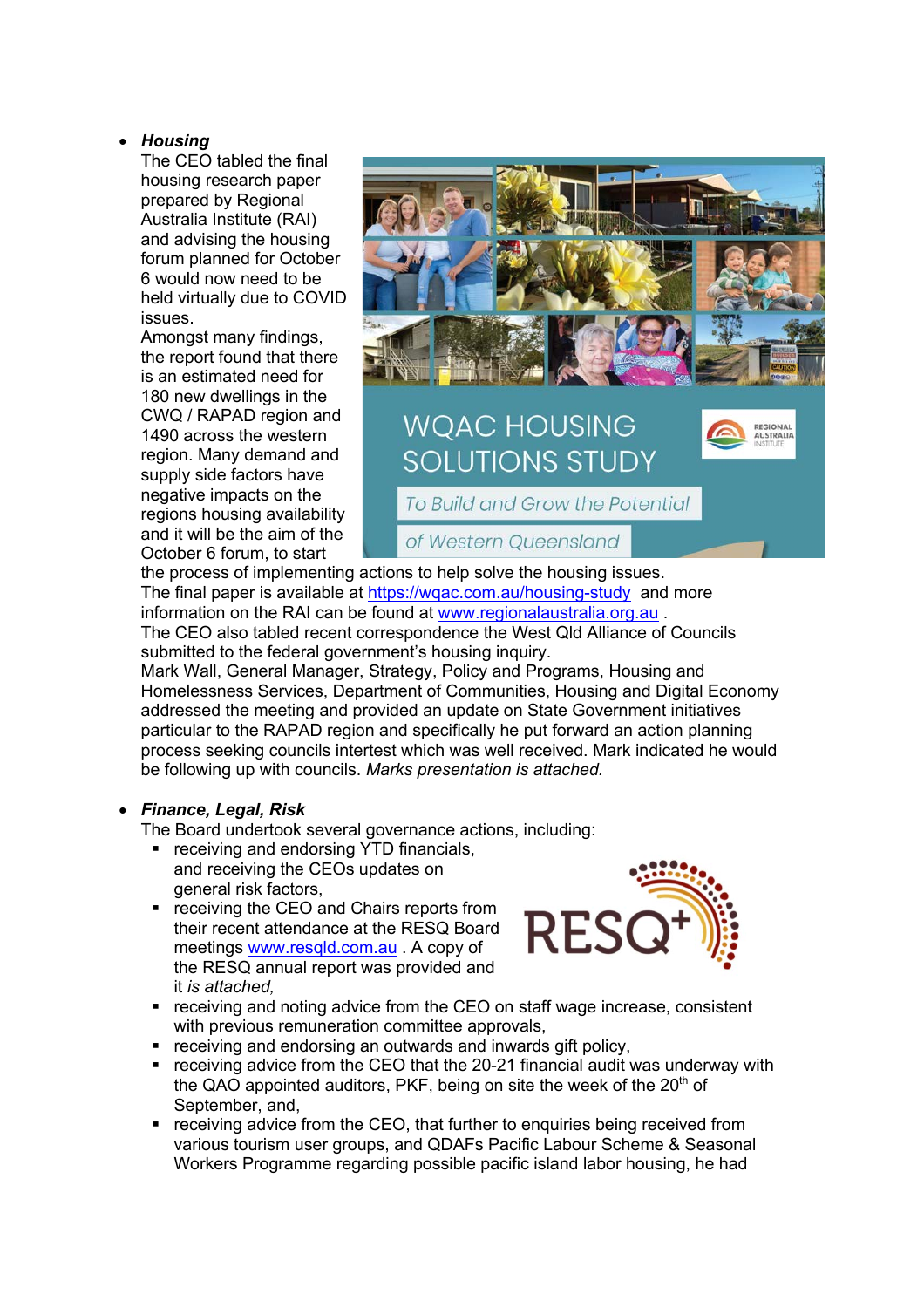advised QDAF that their offer to extend the former Ag College LTO would be taken up through to 30 June 2022.

• *Rural Financial Counselling Service North Qld – www.rfcsnq.com.au*

The Board received the draft minutes from the RFCSNQs Project Management Committees meeting held 29 September.

A range of matters were covered by the PMC, including reviewing the programs finances, service capacity and client statistics, risk and WPHS, and contract milestones.



Some general statistics provided, relating to the 20/21 financial year, were that RFCSNQ Rural Financial Counsellors helped 256 clients during this period. Of these 50% of clients were existing clients as of 1 July 2020. 126 clients entered the service for the period 1/7/20 to 30/6/21, of which 73% were first time clients. 62% of clients, exited the service during the 20/21 Financial Year with the remaining 38% carried over into the current 21/22 period.

For the period 1 April 2020 to present, RFCSNQ Small Business Financial Counsellors received 408 'General Enquires' with 306 of these enquiries converting to 'Active Clients'. General enquires are defined as any small business contacting the service for assistance. A general enquiry may be handled through triage - a small number of contacts, face to face &/or over the phone, averaging anywhere from 30 minutes to 5 hours while active clients are defined as those small businesses requiring more extensive case management assistance over the longer term. RFCSNQ delivers the federal and state governments rural financial counselling service program, and its governance and administration is overseen by a RAPAD Board sub-committee made up of two RAPAD directors and two external skills based appointees. One external member is Shan Delany. Shan is a Certified Practicing Accountant in Public Practice based in Townsville. She established her own mobile accountancy business in July 2005 and now has a client base which is spread throughout Australia. Her clients are a diverse range of small and medium size businesses.

### • *Other*

- The CEO provided a brief on RAPAD Skilling ( www.rapadskilling.com.au ) operations and finances for the FY to date, noting the ongoing good work of the RAPAD Skilling manager, Steve Rossberg, and his team,
- § Joel Edmondson, CEO of the Qld Music Festival, presented to the Board on an initiative under planning. He outlined the broad concept, the potential locations and routes, along with the economic and cultural benefits. The action the Board took away immediately was to make introductions to the SWQROC and NWQROC so Joel could gather their feedback.
- A brief was provided on the Regional Arts and Social Impact research project which RAPAD partners. https://research.qut.edu.au/cpfsi/projects/the-role-of-thecreative-arts-in-regional-australia-a-social-impact-model/
- The Board endorsed the LGAQ RAPAD Memorandum of Understanding,
- The Board received an update on the Stock Routes discussion paper, noting Cr Britton and the CEO provided an update to the SWQROC meeting recently, with SWQROC indicating they and their councils would consider the papers recommendations,
- The CEO tabled a strategic planning proposal which will commence at the Boards next scheduled face-to-face meeting.
- Recent Publications: